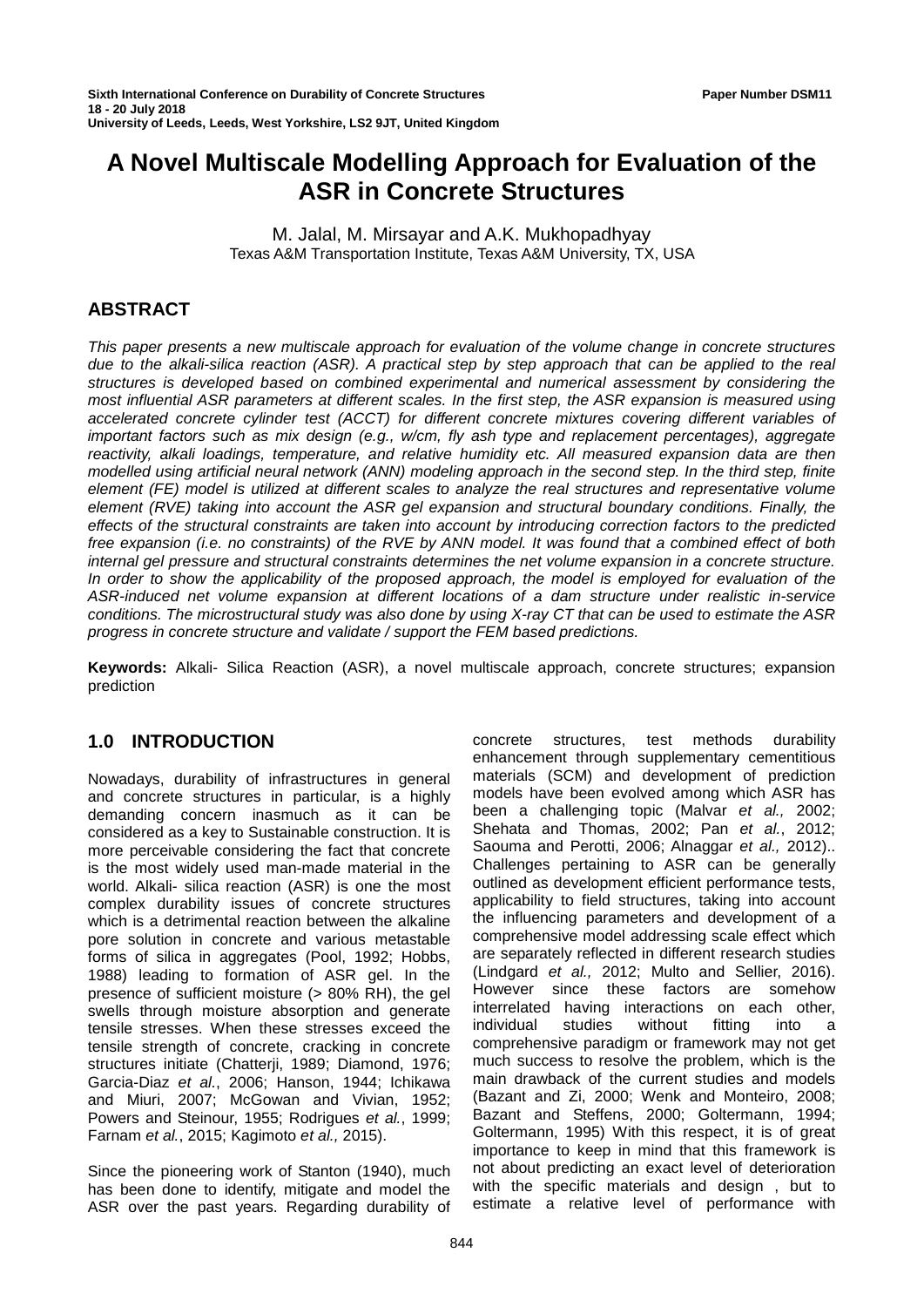acceptable range of criteria to ascertain acceptable field performance (Goltermann, 1995).

In the present paper, a new multiscale modeling plan for ASR is presented to cover a variety of influencing parameters and scales. Even though this modeling plan is intended to be applied to dam structures, nevertheless, it is still under progress to be an extendable modeling platform to accommodate different structures with different variables.

# **2.0 Methodology**

The new modeling approach briefly presented here is in fact a comprehensive assessment and modeling paradigm taking into account various parameters and scale effects and combines the experiment and modeling techniques at different scales of micro and macro in order to be able to connect the laboratory and modeling results to the filed performance for dam structures. Indeed, this approach tried to correct and cover the gaps of other available models that focus on some aspects in details and thereby missing the total picture and compound effect in ASR assessment. This is especially momentous about ASR which is complicated and has several parameters involved. Another noteworthy aspect is that in this approach, an engineering estimate with acceptable error is sought by seeing the total picture instead of very accurate prediction with just focusing on very limited aspects which can be defective or impractical. However, description of the whole details and results is outside the scope of this paper.

### **2.1 Steps of the approach**

This multi scale approach for ASR assessment and prediction is mainly composed of the following steps:

- Testing concrete mixtures using Accelerated concrete cylinder test (ACCT) method
- Artificial Neural Network (ANN) Model development – application of ANN model to predict the lab measured expansion and model calibration
- Use of Finite element (FE) modelling (small and large scale) and estimation of adjustment factors
- Microstructural assessment using X-Ray CT to validate or support the FE based fracture mechanics model
- Application of adjustment factors to correct the free expansion predicted by ANN and prediction of expansion matching with field conditions

A simple flowchart representing the steps and their connections is depicted in Fig. 1.



**Fig. 1.** Flowchart the multiscale approach

### **2.2 ACCT Testing**

Accelerated concrete cylinder test (ACCT) was used to measure the ASR expansion in the concrete cylinder (Liu and Mukhopadhyay, 2015). In this test procedure, the concrete cylinder is cast with a threaded rod on top of the sample, on top of which an LVDT rod is assembled. The cylinder is then placed in a container with a soak solution similar to pore solution of the concrete. After that the container is placed in an oven with a specific temperature (such as 60° C) and then expansion readings over time are recorded by an LVDT device connected to a computer.

### **2.3 Assessment of influencing parameters**

Devising a comprehensive experimental and<br>modeling plan requires both theoretical theoretical considerations and practical verification. Coming up with the influencing parameters in ASR whether of minor or major influence is a crucial part of the approach development which has been somewhat done in some studies (Lindgrad *et al.,*2012; Multo and Stellier, 2016a; Lindgrad *et al.,* 2011; Rajabipour *et al.,* 2015*)*. However these papers show some drawbacks such as parameters completeness, scale effects (molecular scale, lab scale and real structure scale), and lacking of good connections between the steps.

In this study which is under progress, it is tried to include as many influencing parameters as possible in the ACCT test in order to develop a more accurate ANN prediction model. The parameters include mix design parameters such as w/c ratio, fly ash (FA) Type, FA content, cement content, as well as temperature (T), relative humidity (RH), alkalinity and aggregate reactivity.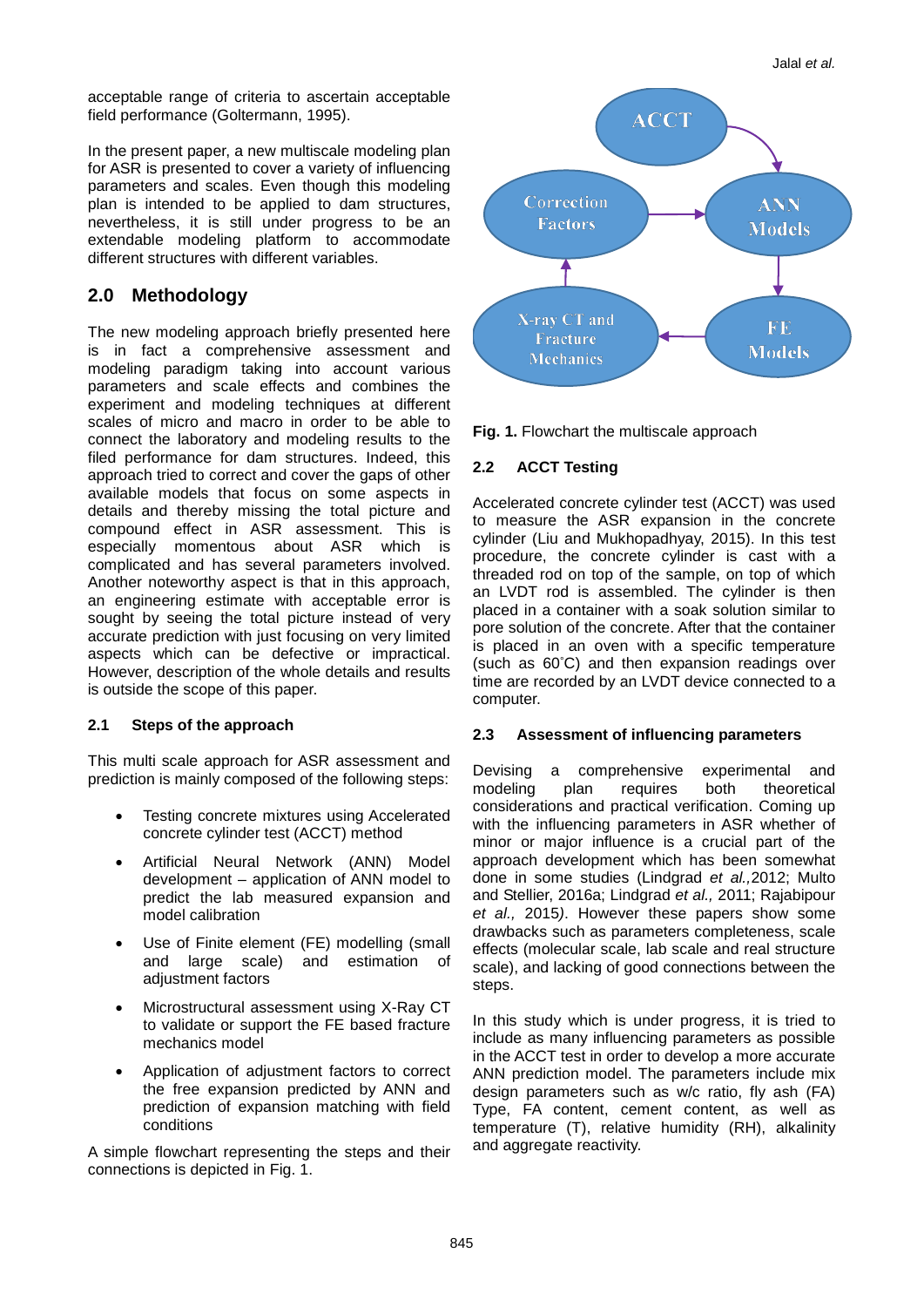#### **2.4 ANN Model**

Artificial Neural Network (ANN) can be defined as a massively parallel distributed processor that has a natural propensity for storing experiential knowledge and making it available for use. It is categorized as Artificial Intelligence method which is very useful for behavior prediction of complex engineering systems [31-33]. A special feature of ANN model is that it can take as many variables as possible even the qualitative parameters. Another facet is that the model can be flexible to be easily extended to accommodate more variables in case of need. This model was develop in MATLAM software. In this model, four parameters including FA type, FA%, Alkalinity, and time were used to predict ASR expansion over time. More details regarding the modelling technique and how to find the best model with the smallest error can be found in the earlier work published before [34, 35].

#### **2.5 FE Model**

FE models in this study can be used in two different scales; real structure scale and representative volume element (RVE). The effects of ASR gel production rate as well as the structural boundary conditions on the volume expansion in concrete are studied for a representative volume element (RVE). The effects of internal pressure induced by the gel production as well as the structural constraints (e.g. structural weight, external loads, etc.) are simulated by the finite element (FE) approach. It was found that a combined effect of both internal gel pressure and structural constraints determines the net volume expansion in a concrete structure. External pressure (Pex) is determined from dam structure analysis for which Max/ Min pressures need to be considered. Internal pressure (P<sub>in</sub>) can be obtained based on ASR degree (progress) in the structure for which Max/ Min should be determined. In this study, Pin was assumed higher than the maximum pressures found in the literature [36-38].

#### **2.6 Microstructure assessment**

The microstructure of the ASR affected concrete can be studied using petrography as a destructive procedure and X-Ray Computed Tomography (CT) as a non-destructive device. Microstructure assessment can be used as a measure to evaluate the ASR degree occurred in the structure and to find a correlation between this measure and expansion measured in the lab. An image of the X-Ray CT machine is illustrated in Fig.2.

To be more specific in this approach, in order for ASR gel pressure to be estimated, degree of ASR in the affected structure should be evaluated. Then based on ASR extent, gel pressure (Pin) can be estimated. For example, if the ASR degree occurred is evaluated to be around 30%, then 30% of the



**Fig. 2.** Image of X-ray CT machine

maximum ASR gel pressure can be considered as the current Pin. Besides, 2D and 3D images of concrete lab samples and field core can be obtained to evaluate ASR situation.

## **3.0 RESULTS AND DISCUSSION**

#### **3.1 FA parameters**

FA type can be characterized in terms of CaO and glass content for which the XRF can be used for the former and XRD can be utilized for the latter. As an example, the results of glass content quantification for available FAs in the lab for this study are presented in Table 1.

An example of XRD spectrum for FA1 is also presented in Fig. 3. The values obtained from FA characterization can be used as input variables to introduce FA type into the ANN model.

**Table 1.** FA parameter quantification

| <b>FA Class C</b> |                      |  |
|-------------------|----------------------|--|
| <b>Type</b>       | <b>Glass Content</b> |  |
| 1                 | 47.8                 |  |
| 2                 | 40.2                 |  |
| 3                 | 22.2                 |  |
| <b>FA Class F</b> |                      |  |
| <b>Type</b>       | <b>Glass Content</b> |  |
| 1                 | 50.05                |  |
| 2                 | 48.28                |  |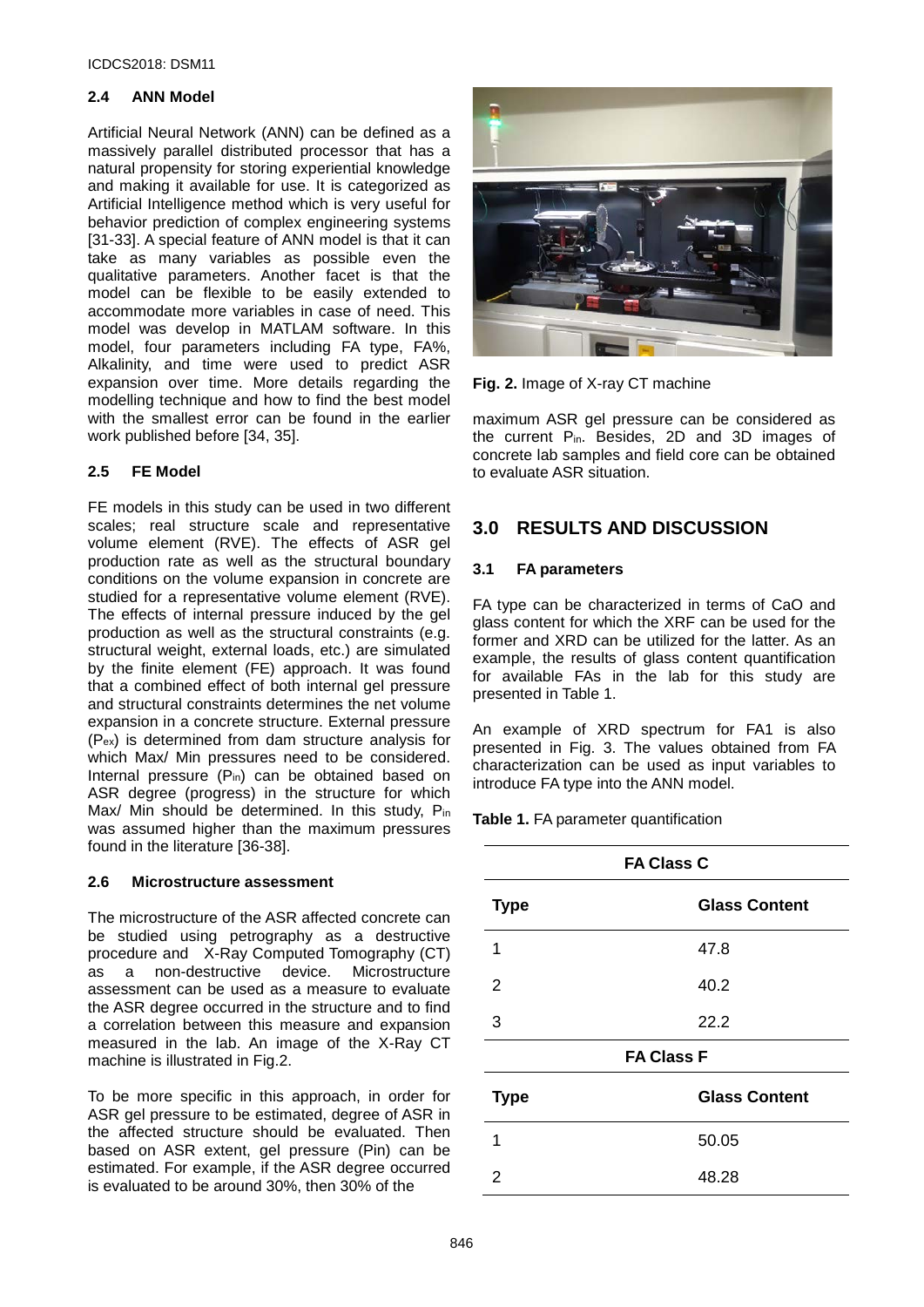

**Fig. 3.** XRD spectrum of FA type 1 used in this study

#### **3.2 ANN model results**

As mentioned earlier, several parameters can be included in ANN model. For the sake of brevity, results of model Performance along with parametric study of FA type effect on ASR expansion are presented in Figs. 4 and 5. Work related to show the effects of other parameters (e.g., alkali loadings, T and RH etc.) is under progress



**Fig. 4.** Performance of ANN model for ASR prediction for train and test datasets



**Fig. 5.** ASR expansion prediction in terms of FA type and percentage

As can be seen from Fig. 4, very high correlation for train and test datasets are obtained from ANN model predictions. Effect of FA type and percentage can also be thoroughly distinguished from the plots in Fig. 5 indicating the capability of the model to capture the effect FA type and percentage parameters.

#### **3.3 Summary of FE model results**

In this study, the total structure of the dam was modeled with its loading and boundary conditions. It can be said that in this case, the main constraint for ASR expansion was the weight of the structure that was mainly consider in calculation of correction factors for ASR free expansion. However, in other cases such as reinforced concrete structure, reinforcement ratio can be considered as the main restraint that can be modeled and introduced in correction factor calculations in this approach. The details of correction factor calculation are outside the scope of this paper.

In order to show the applicability of the proposed approach, the model is employed for evaluation of the ASR-induced net volume expansion at different locations of a dam structure under realistic in-service conditions. The effects of the structural constraints are taken into account by introducing correction factors to the estimated free expansion (i.e. no constraints) of the RVE.

The structure of an RVE modeled in FE along with the results for strain contours are displayed in Fig. 6. It should be noted that at the time, perfect spherical aggregate was modeled and the model considered to be axisymmetric and thereby one eighth of the geometry was considered.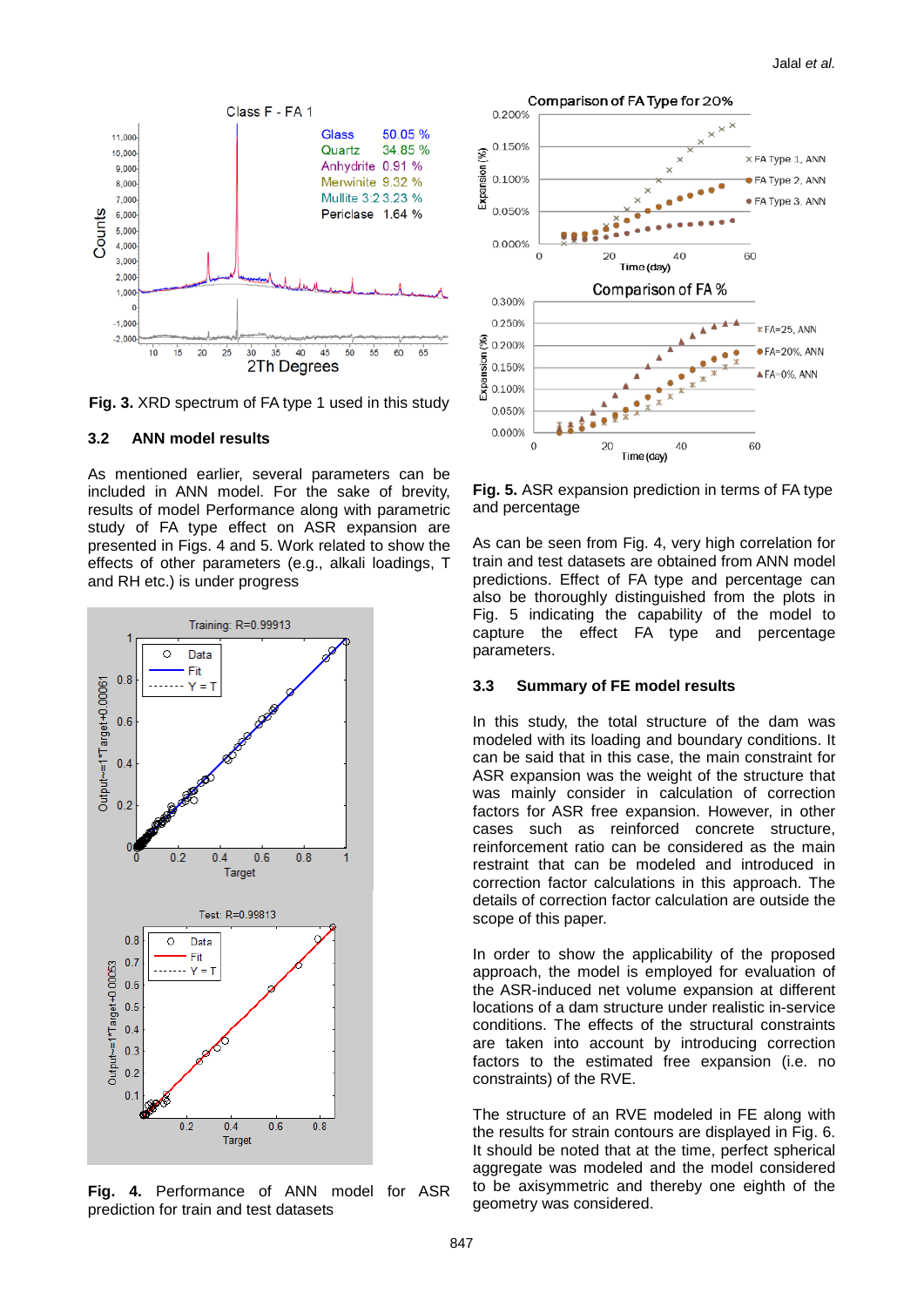



**Fig. 6.** RVE structure and strain distribution in FE

A series of correction factors calculated for different depth of the dam structure along with its corresponding Pex and Pin is presented in Table 2. In this case, a combination of three Pex and four Pin were used for correction factors calculation.

**Table 2.** correction factors for 12 combinations of Pex and Pin

| $P_{in}$       | $P_{ex}$   | <b>Correction Factor (%)</b> |
|----------------|------------|------------------------------|
| $\overline{7}$ | $0 - 0.03$ | 67.98                        |
| 7              | $0 - 0.06$ | 36.15                        |
| 7              | $0 - 0.09$ | 4                            |
| 9              | $0 - 0.03$ | 75.1                         |
| 9              | $0 - 0.06$ | 50.3                         |
| 9              | $0 - 0.09$ | 25.45                        |
| 11             | $0 - 0.03$ | 79.72                        |
| 11             | $0 - 0.06$ | 59.45                        |
| 11             | $0 - 0.09$ | 39.06                        |
| 13             | $0 - 0.03$ | 83.01                        |
| 13             | $0 - 0.06$ | 65.7                         |
| 13             | $0 - 0.09$ | 48.54                        |

Each correction factor corresponding to a Pin and Pex in the real structure shows that the free expansion measured in the lab needs to be multiplied by that correction factor.

#### **3.4 Microstructure with X-ray CT**

Since X-ray CT is a non-destructive method, the details of ASR affected samples can be monitored and evaluated in macro and microscale. Aggregate change, ASR gel formation, crack initiation and propagation can all be investigated using X-ray CT. Top, front and side views of a sample scanned in xray CT machine is displayed in Fig. 7. As can be obviously noticed, a dark band has formed around the aggregate which can be considered as ASR gel and can be quantified through image processing technique which is going to be done as the next step in this study.



**Fig. 7.** X-ray CT image of ASR affected sample, the diameter of the cylindrical specimen is ~2.5cm

By using this technique, crack initiation and propagation can be assessed as well to find out whether crack starts inside the aggregate and then propagates into the paste or it may which is an unanswered question in ASR studies. The main purpose of using an X-RAY CT is to validate the prediction based on FEM to some extent and verify the effectiveness of FEM prediction.

#### **3.5 Corrected ASR expansion**

The steps of the approach are summed up here to better clarify the steps connection and the final outcome. As mentioned before, the ASR expansion is measured using ACCT method for different concrete mixtures covering different variables of the influencing parameters such as mix design (e.g., w/cm, fly ash type and replacement percentages, alkali loadings), aggregate reactivity, temperature, and relative humidity etc. All measured expansion data are then modelled using ANN modelling approach to predict the free ASR expansion. After that, using FE at different scales along with some supporting tools such as X-ray CT, the correction factors are derived. Correcting the free expansion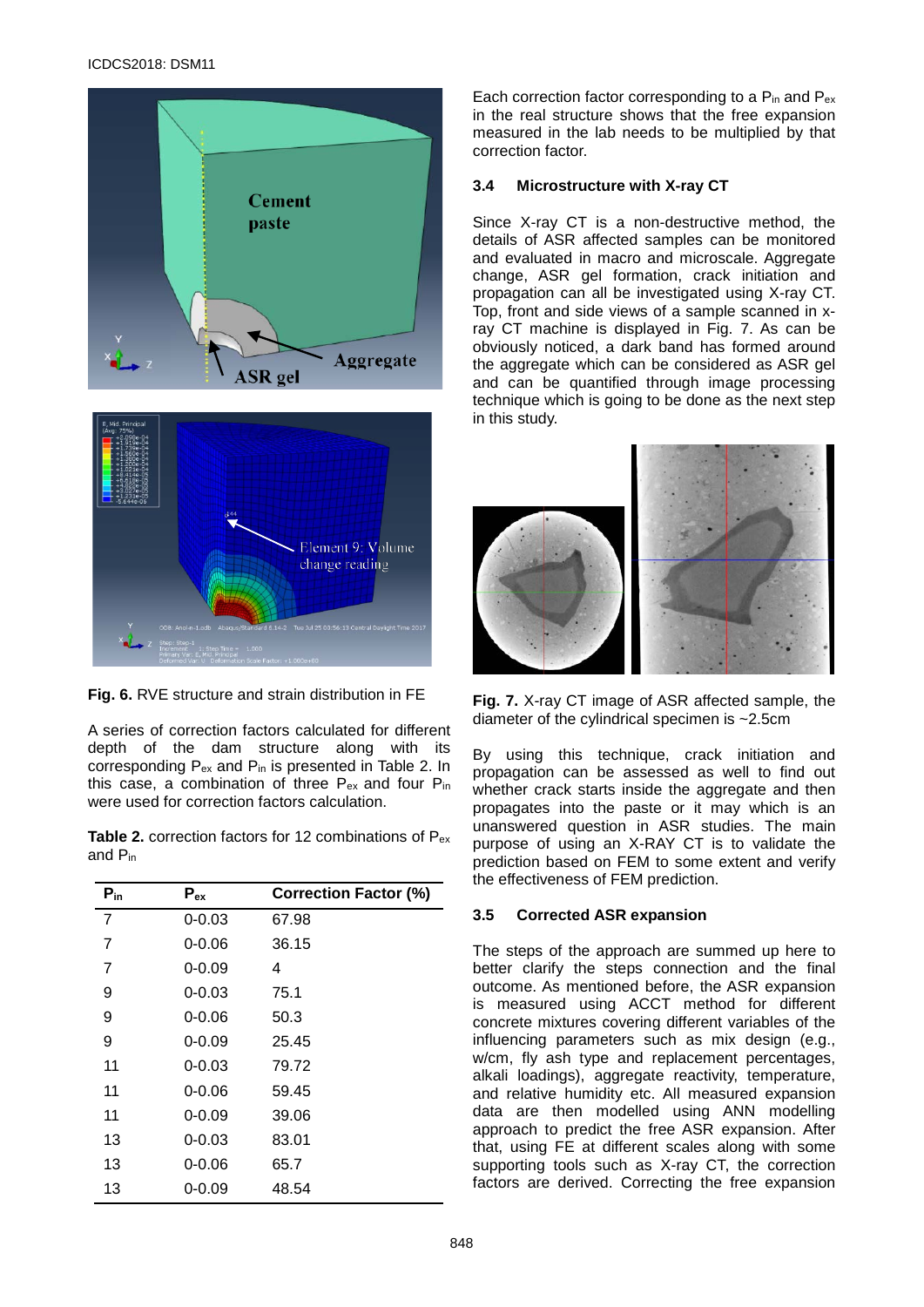

**Fig. 8.** Experimental, ANN predictions and corrected ASR expansion curves for a mix containing 20% of FA type 1.

predicted by ANN by applying these correction factors in order to predict the effective expansion matching with different locations in a dam is the final step of the proposed approach. Fig. 8 summarizes the final expansion curves for a dam structures based on this approach.

As can be seen from the figure 8, experimental and predicted ASR curve by ANN are in very good agreement. The other 3 curves are the corrected free expansion curved for different depth of the dam structure. As is noted, 3 levels of corrections have been presented as 75%, 50%, and 25%. CF 75% means reduction of the free expansion (predicted by ANN) by 25% to represent expansion at relatively upper level location in a dam. Similarly, CF 25% means reduction of the free expansion by 75% to represent expansion at relatively deeper level location. Herein, it can be seen that while the new multiscale approach can cover a variety of parameters, it can give different levels of expansion prediction for different scales and levels in a real structure.

# **4.0 CONCLUSIONS**

In this study, a new multi-scale approach to evaluate and predict ASR in concrete structure was presented. This is a comprehensive approach which is under progress, based on what was developed so far, the following conclusions can be drawn:

- The new presented approach combines experimental and modeling techniques to predict ASR in concrete structures.
- Several parameters can be included in ANN model as a part of the approach which makes the model more robust compared to the available models.
- FE modeling was employed to analyze the ASR expansion in different scales.
- Microstructure assessment through x-ray CT was designed and performed to better identify the gel formation process.
- Correction factors were calculated to adjust the free expansion predicted by ANN model in order to predict expansion matching with real structure of dam.

### **References**

- Alnaggar, M., Cusatis, G., Di luzio, G., 2012. A discrete model for alkali-silica-reaction in concrete,<br>VIII International Conference on Fracture International Conference Mechanics of Concrete and Concrete Structures, 1-12.
- Bazant, Z.P., Steffens, A., 2000. Mathematical model for kinetics of alkali-silica reaction in concrete, Cement and Concrete Research, 30: 419±428.
- Bazant, Z.P., Zi, G., 2000. Fracture mechanics of ASR in concretes with waste glass particles of different sizes, Journal of engineering mechanics, 226-232.
- Chatterji, S. 1989. Mechanism of Alkali-Silica Reaction and Expansion," Proceedings, 8th International Conference on Alkali-Aggregate Reaction in Concrete,
- Diamond, S. 1976. A review of alkali-silica reaction and expansion mechanisms 2. Reactive aggregates. Cement and Concrete Research 6(4): 549-560.
- Farnam, Y., Geiker, M.R., Bentz, D., Weiss, J., 2015. on waveform characterization<br>and mode in fractured of crack origin and mode in fractured<br>and ASR damaged concrete, Cement and and ASR damaged Concrete Composites; 60: 135-145.
- Ferraris, C.F., Clifton, J.R., Garboczi, E.J., Davis, F.L., 1997. Stress due to ASR in mortars, mechanisms of chemical degradation of cementbased systems, E&FN Spon London.
- Garcia-Diaz, E., Riche, J., Bulteel, D., and Vernet, C. 2006. Mechanism of damage for the alkali–silica reaction. Cement and Concrete Research 36(2): 395-400.
- Garmsiri K, and Jalal M, 2014. ["Multiobjective](https://scholar.google.com/citations?view_op=view_citation&hl=en&user=2748qbcAAAAJ&sortby=pubdate&citation_for_view=2748qbcAAAAJ:M3ejUd6NZC8C)  [optimization of composite cylindrical shells for](https://scholar.google.com/citations?view_op=view_citation&hl=en&user=2748qbcAAAAJ&sortby=pubdate&citation_for_view=2748qbcAAAAJ:M3ejUd6NZC8C)  [strength and frequency using genetic algorithm](https://scholar.google.com/citations?view_op=view_citation&hl=en&user=2748qbcAAAAJ&sortby=pubdate&citation_for_view=2748qbcAAAAJ:M3ejUd6NZC8C)  [and neural networks"](https://scholar.google.com/citations?view_op=view_citation&hl=en&user=2748qbcAAAAJ&sortby=pubdate&citation_for_view=2748qbcAAAAJ:M3ejUd6NZC8C), Science and Engineering of Composite Materials, 21(4): 529-536.
- Goltermann, P., 1994. Mechanical Predictions on Concrete Deterioration. Part 1: Eigen stresses in Concrete, ACI Materials Journal, 543-550.
- Goltermann, P., 1995. Mechanical Predictions of Concrete Deterioration—Part 2: Classification of Crack Patterns, ACI Materials Journal, 58-62.
- Hanson, W. 1944. Studies Relating To the Mechanism by Which the Alkali-Aggregate Reaction Produces Expansion in Concrete, pp. 213-228.
- Hobbs, D.W., 1989. Alkali–Silica Reaction in Concrete, Thomas Telford, London.